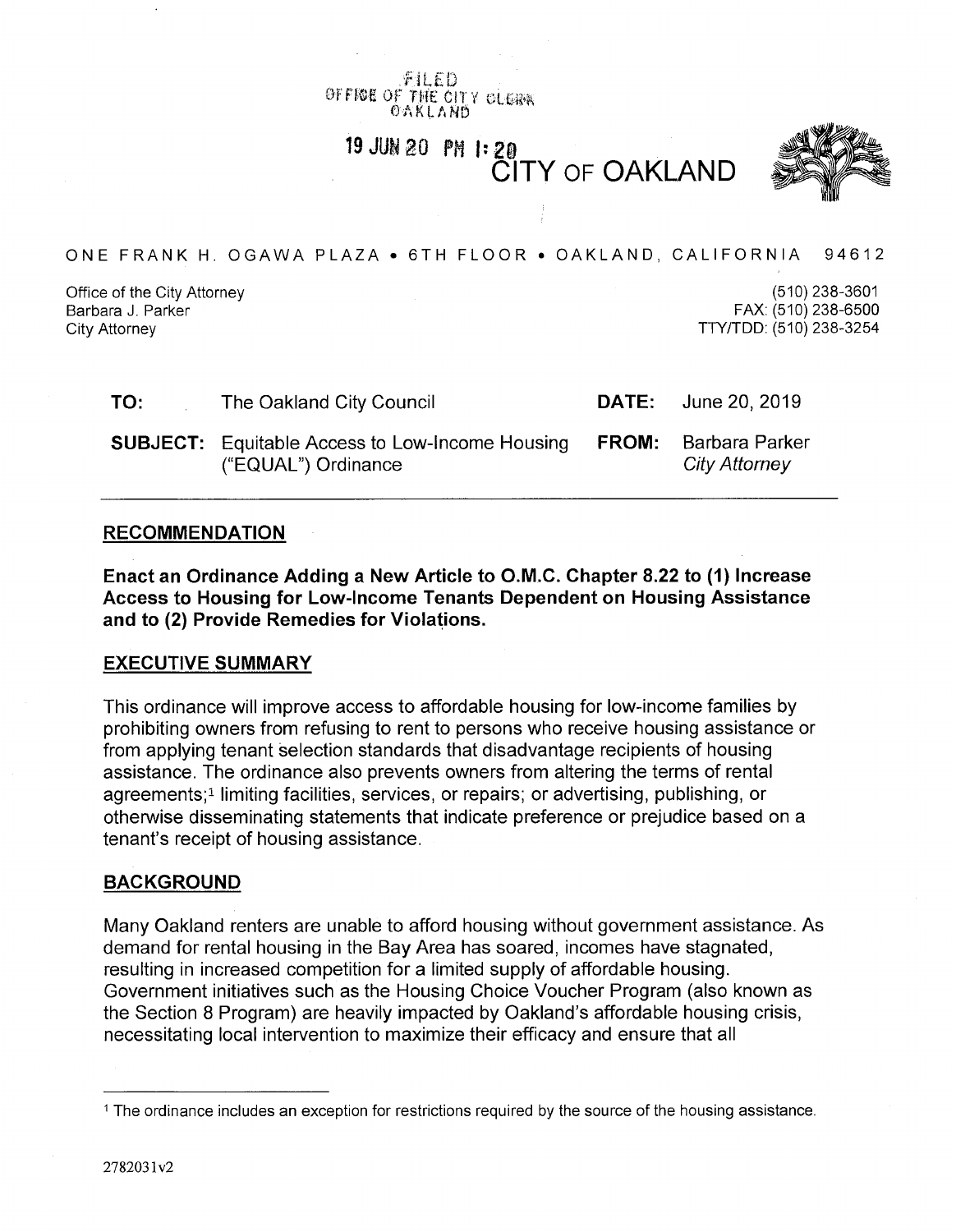Date: July 20, 2019<br>**Re:** Equitable Ac Equitable Access to Low-Income Housing ("EQUAL") Ordinance Page 2

prospective tenants with the ability to pay are considered for housing regardless of whether they receive a housing subsidy or housing assistance of any kind.

The Oakland Housing Authority ("OHA") has cited voucher underutilization as "the most significant challenge the agency is facing" and has reported that nearly 1,000 vouchers were unused as of the beginning of the year. (Oakland Housing Authority: OHA: *MTW Annual Plan 2017,* 11). . (OHA: *MTWAnnual Plan 2020,* 20).2 The OHA has reported that HCV holders have faced "much longer search times" and required "multiple voucher extensions" while searching for housing (MTW Annual Plan 2020, 34).

OHA attributes Oakland's declining voucher utilization rate to "high demand and low inventory ... driving up prices and causing owners to abandon the Section 8 program and seek unassisted families for their vacant units" *(Id.* at 14). As more technology companies and their workers move to Oakland, HCV holders increasingly find themselves "applying for homes that... have a dozen or more applications to choose from[,] the majority being without the burdensome process, regulations, and stigma associated with the Section 8 program" (OHA: *MTWAnnual Plan 2018,* 14). In 2016, OHA reported that it had lost "824 units from the HCV program ... [in the previous year due to owners exercising] options to exit the program ranging from ... not abat [ing] inspection fails ... [to] rent[ing] to private market tenants when units become vacant" *(MTWAnnual Plan 2017,* 11, 16). As more landlords refuse to accept Housing Choice Vouchers, "more voucher holders need to look for rental housing outside of Oakland." (Oakland Dept, of Housing and Community Development: *Analysis of Impediments to Fair Housing Choice,* 81).

In recent years, OHA has explored a number of potential interventions to encourage landlord participation in the HCV program, including but not limited to initiatives to streamline unit inspections and subsidize related abatement activities, automate rent increases for HCVs, cover vacancy losses when landlords re-rent units to HCV holders, and provide new landlord-participants with a one-time incentive payment ((Oakland Housing Authority: *MTWAnnual Plan 2019,* 27-30). While these programs may help address some landlords' qualms regarding the procedural hurdles associated with renting to tenants who receive housing assistance, their effectiveness will be improved by legislation *requiring* landlords to give due consideration to all prospective tenants

<sup>&</sup>lt;sup>2</sup> This number is calculated from the OHA's reporting of its voucher utilization rate. Significantly, this number does not account for voucher turnover when a HCV holder is unable to find housing (i.e. when more than one family uses a voucher unsuccessfully in the same year). Housing authorities can more accurately describe the share of families who have been unable to use a new HCV to rent a home by using a metric called the "success rate." HCV success rates are usually lower than utilization rates, which count the number of HCV leased units as a proportion of vouchers HUD has authorized the housing authority to issue. For example, advocates reported in 2015 that San Mateo County had a utilization rate of 92 percent but a success rate of 45 percent. See

[http://nhlp.org/files/01%20Voucher%20Utilization%20Presentation.pdf,](http://nhlp.org/files/01%20Voucher%20Utilization%20Presentation.pdf) p. 12.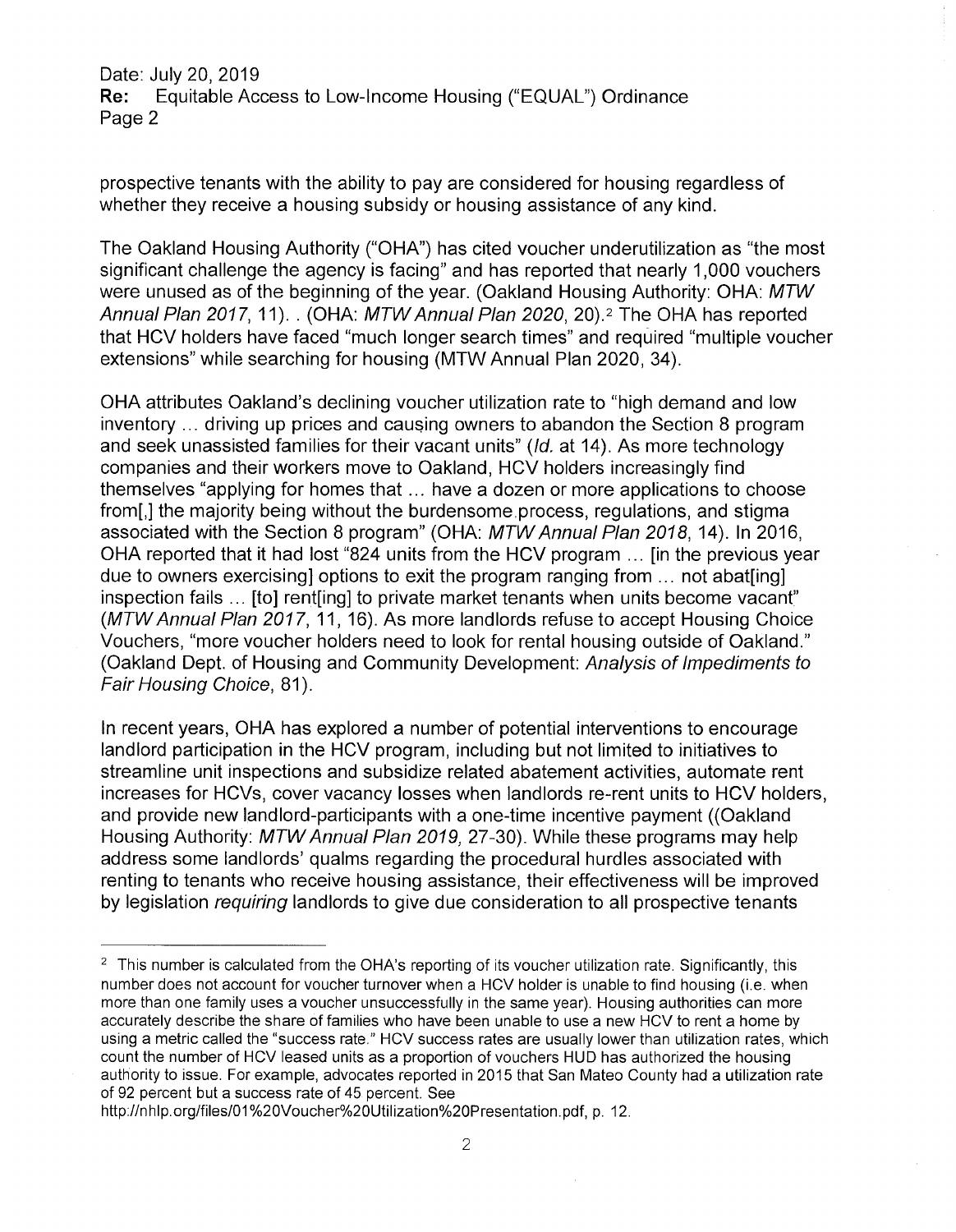Date: July 20, 2019<br>**Re:** Equitable Ace Equitable Access to Low-Income Housing ("EQUAL") Ordinance Page 3

with the ability to pay for housing *regardless* of any administrative burdens associated with their form of payment.

Over the past year, the City of Oakland ("the City") has received numerous reports of landlords openly refusing to rent to HCV holders. Many of these landlords include phrases like "NO Section 8" in online advertisements for their units; others wait until after families submit an application or schedule an appointment to view the unit to communicate that they will not accept HCVs as a method of payment. On February 23 2018, city staff conducted a Craigslist search for one-bedroom units renting for \$2,000 per month or less in downtown Oakland. 28 of the first 100 unique advertisements indicated that recipients of housing assistance would not be considered. Blanket policies of this nature are demoralizing to families who rely on housing assistance to pay rent and perpetuate the very disparities in access to safe and affordable housing that the HCV Program was designed to remedy.

Oakland's housing crisis disproportionately impacts populations at high-risk for homelessness, including low-income households, minorities, senior citizens, and persons with disabilities *(See, e.g.,* OHA: *Moving to Work Annual Report FY 2016,* 2). Since these populations are also more likely to qualify for HCVs, the HCV Program's effectiveness as an affordable housing intervention depends upon landlords providing individualized consideration to each prospective tenant, regardless of whether they receive housing assistance.

Local governments currently have authority to protect voucher holders. (*City and County of San Francisco v. Post* (2018) 22 Cal.App.5th 121 [upholding San Francisco's ordinance against preemption challenge].) At least eight other cities and counties in California—including Berkeley, Corte Madera, East Palo Alto, Los Angeles, Marin, San Francisco, Santa Clara, and Santa Monica—have enacted similar laws prohibiting landlords from refusing to rent to HCV holders (Poverty & Race Research Action Council: *Expanding Choice: Practical Strategies for Building a Successful Housing Mobility Program,* Appendix B). One study prepared for the Department of Housing and Urban Development found that these laws increase HCV utilization rates by 4-11% (Lance Freeman, *The Impact of Source of Income Laws on Voucher Utilization and Locational Outcomes,* 11). By providing low-income households with access to lowpoverty neighborhoods and improving their residential stability, they may also lead to better educational and health outcomes for children of families that receive HCVs *(See, e.g.,* Urban Institute: *Housing as a Platform for Improving Education Outcomes Among Low-Income Children,* 6-9). In Oakland, this law has the potential to make a meaningful difference in the lives of hundreds of local families.

However, the California Legislature is currently considering Senate Bill 329 ("SB 329"), which would extend the housing protections of California's Fair Employment Housing Act ("FEHA") to tenants receiving Housing Assistance. If Senate Bill 329 were to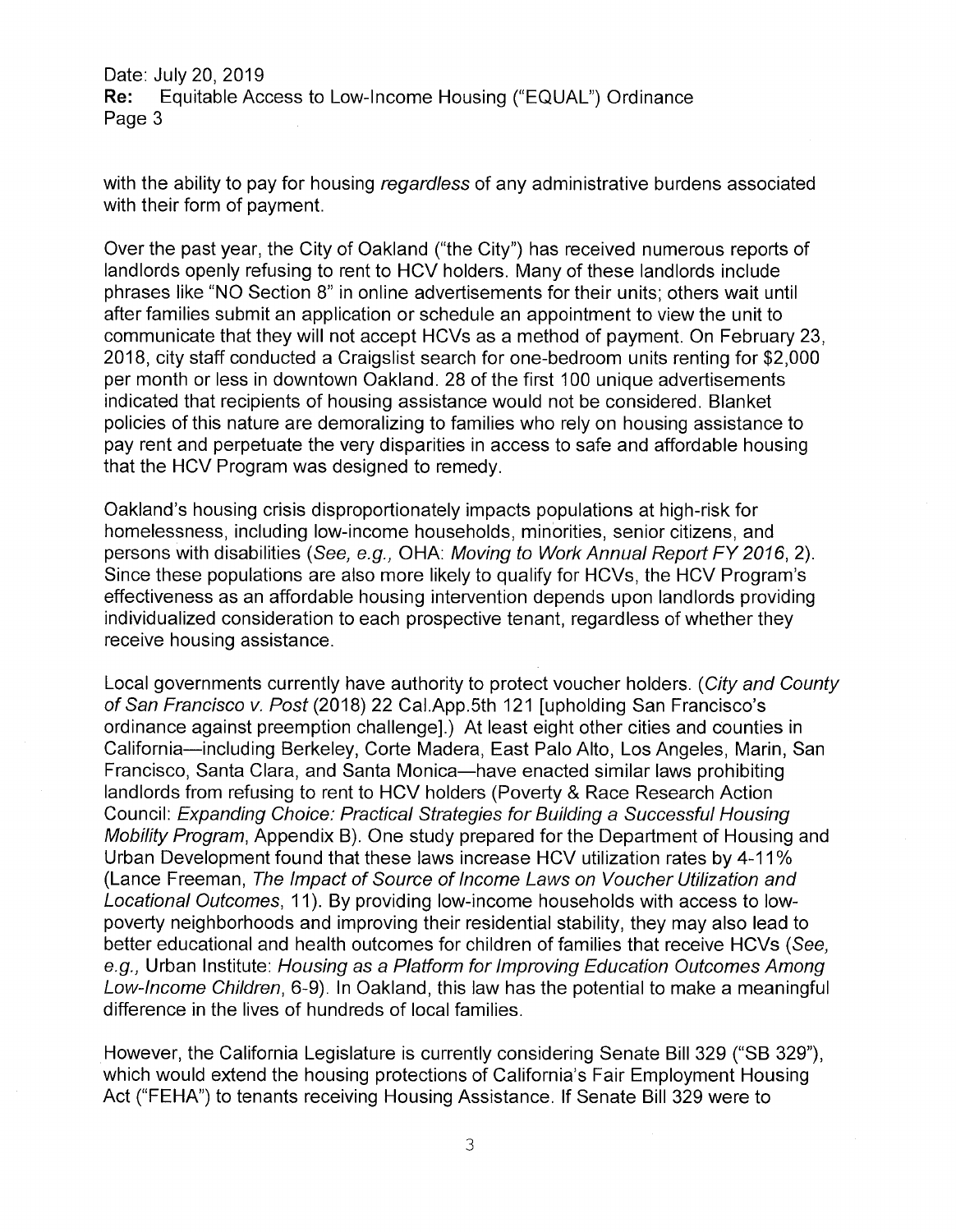Date: July 20, 2019<br>**Re:** Equitable Act Equitable Access to Low-Income Housing ("EQUAL") Ordinance Page 4

become law, it would preempt the City's enforcement of this Ordinance. Previous legislative attempts to extend FEHA's protections to tenants receiving Housing Assistance have failed and it is uncertain whether SB 329 will become law. The City's passage of this Ordinance would ensure that whether or not SB 329 passes, Oakland's residents will be protected immediately.

### **PURPOSE & METHOD**

This ordinance will help redress Oakland's housing crisis by ensuring that all persons with the ability to pay for housing are considered for housing, regardless of whether they receive a housing subsidy or housing assistance of any kind. At present, Oakland offers no special protection for tenants seeking to pay rent with some form of government assistance (e.g., HCVs). As a result, prospective residential tenants who rely on rental or housing assistance are often denied equal consideration for access to housing.

The ordinance's purpose is furthered by a set of prohibitions on owner behaviors motivated—in whole or in part—by a household's receipt of housing assistance. Many of these restrictions pertain exclusively to selection of potential tenants. Several, however, extend beyond these initial processes to regulate the substance of agreements and ensure that owners do not present families with less favorable terms and conditions because of their reliance on housing assistance. The ordinance prohibits doing any of the following based on a tenant's participation in a Housing Assistance program:

- Refusing to rent a unit, requiring different rental terms, or misrepresenting the availability of a unit;
- Including additional terms or conditions of a rental agreement aside from what is required to receive the relevant form of housing assistance;
- Refusing or restricting facilities, services, repairs, or improvements;  $\bullet$
- Terminating a tenancy;  $\bullet$
- Causing statements to be made or disseminated that relate to a rental transaction that indicate preference, limitation, or prejudice based on receipt of housing assistance; and
- Using a financial standard that privileges income or payments made directly by  $\bullet$ prospective tenants or prejudices reliance on housing assistance.

The ordinance's deterrent effect on these behaviors is accomplished in three ways. First, aggrieved current or prospective tenants and nonprofits can bring civil actions to enforce the ordinance. Through these actions, tenants and nonprofits may seek equitable relief (including restitution) as well as monetary recovery in the amount of three times the greater of either actual damages, one month's rent for the unit, or the HUD Small Area Fair Market Rent for the unit. In addition to increasing the cost of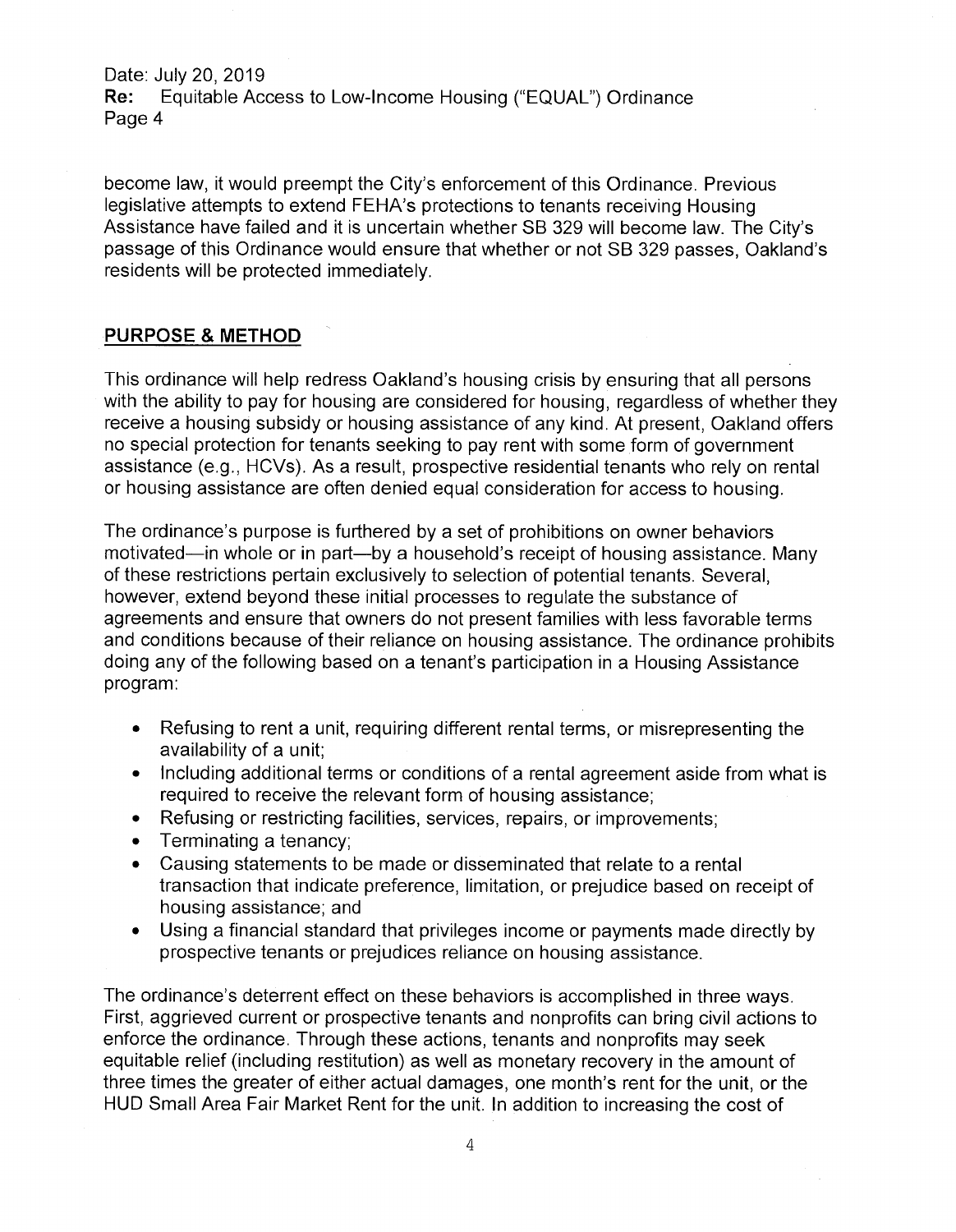Date: July 20, 2019<br>**Re:** Equitable Act Equitable Access to Low-Income Housing ("EQUAL") Ordinance Page 5

violating the ordinance, minimum and treble damages in this context serve to incentivize enforcement by tenants and nonprofits in situations where actual damages are very low or difficult to quantify. Owners may also be liable for litigation costs, reasonable attorney's fees, and—under certain circumstances—punitive damages.

Second, the City Attorney is authorized to bring civil actions to punish violations of the ordinance. In civil actions enforcing the ordinance, the City Attorney may seek equitable relief (including restitution), litigation and investigation costs, and reasonable attorney's fees.

Third, the ordinance authorizes the District Attorney to impose a criminal infraction for an owner's first violation of the Ordinance. The District Attorney may impose a misdemeanor for multiple violations of the Ordinance by the same Owner.

The ordinance contains exemptions for rental units in hospitals and nursing or health facilities; transient occupancy hotels and motels; and rental units in specified nonprofit facilities. Rental units that are occupied by or share a bathroom or kitchen with an owner or their family member are also exempt.

This ordinance does not restrict owners' ability to evaluate housing applicants based on criteria unrelated to receipt of housing assistance that are otherwise permitted under federal, state, and local law. Additionally, as defined in the ordinance, housing assistance does not include benefits or subsidies that are paid directly to the tenant. Administrative burdens associated with acceptance of housing assistance as a form of payment, however, are not a defense to violations of this ordinance.

## **ANALYSIS**

The ordinance will improve low-income families' access to housing by prohibiting owners from refusing to enter into rental agreements with applicants based on their receipt of housing assistance. It will also help reduce bargaining power disparities between owners and recipients of housing assistance, who might otherwise be willing to accept unusually restrictive terms and conditions based on their method of rental payment, at the contract negotiation stage. Finally, tenants who pay rent with HCVs may be more likely to assert their rights and report health and safety issues in their units in light of the protections afforded by the ordinance.

The primary downside of this ordinance is that violations may be difficult to identify and enforce. HCV holders who are barred from consideration for housing may not report violations of the ordinance or lack the resources to bring litigation to assert their rights. By allowing nonprofits to sue on behalf of aggrieved individuals and providing for minimum and treble damages, the ordinance offers incentives for HCV holders to come forward with their experiences and bring civil enforcement actions against landlords who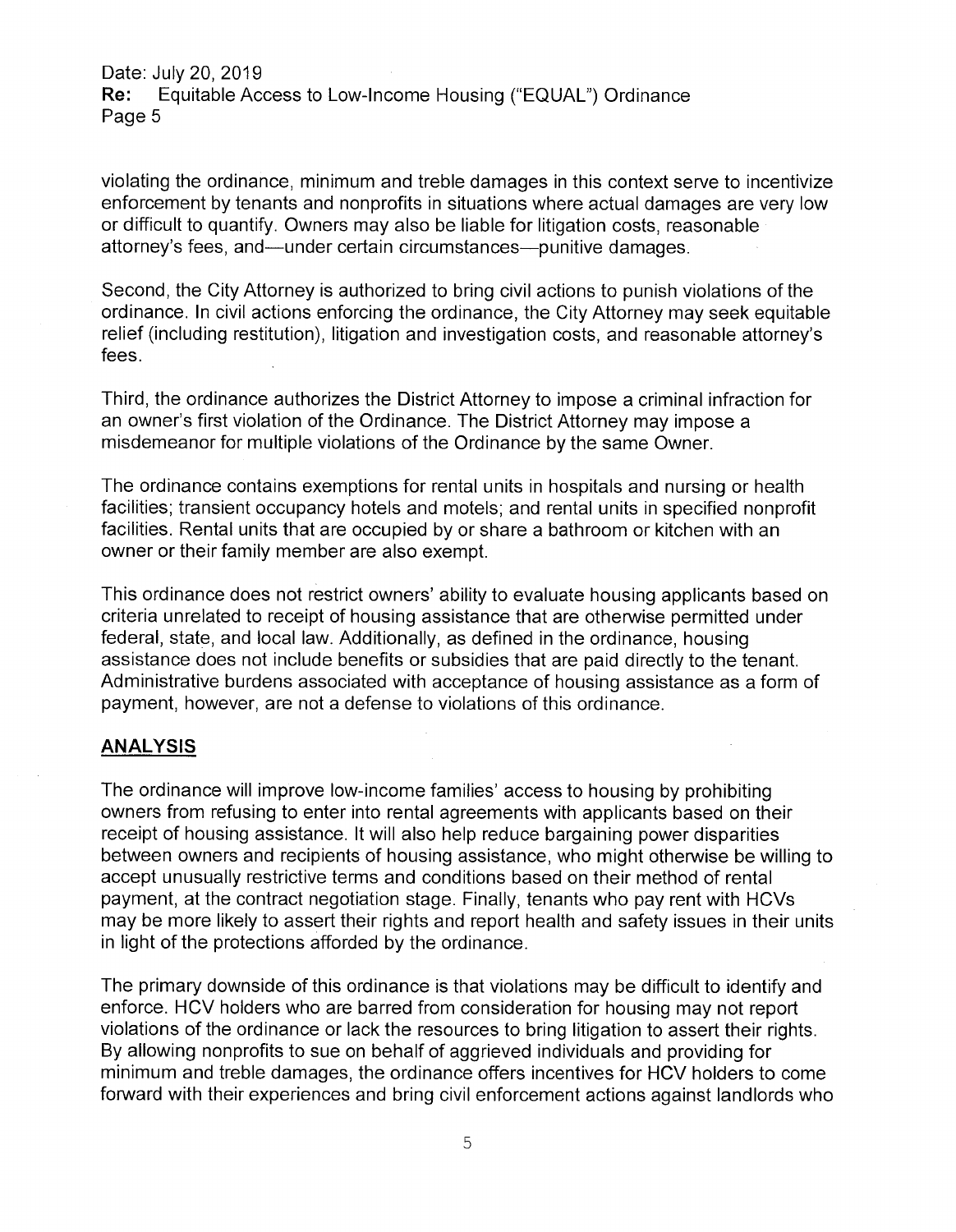Date: July 20, 2019<br>**Re:** Equitable Ace Equitable Access to Low-Income Housing ("EQUAL") Ordinance Page 6

violate the law..To ensure the ordinance's effectiveness, however, City Council should consider providing funding for legal assistance to families who are denied consideration for housing based on their receipt of housing assistance.

#### **SOCIAL IMPACT**

This ordinance is intended to ensure that families who use housing assistance to pay rent receive equal consideration when applying for housing. It does not curtail owners ability to select tenants based on legitimate, lawful criteria unrelated to a prospective tenant's receipt of housing assistance. The City acknowledges that this law requires owners to bear any administrative burdens associated with accepting housing assistance as a form of payment and has determined that any potential difficulties imposed on owners are outweighed by the importance of ensuring equal access to housing for families who rely on housing assistance.

#### **FISCAL IMPACT**

The new private right of action created by "EQUAL" would have little direct fiscal impact on City government. Adequately responding to the public's inquiries regarding this ordinance may result in small increases in staffing in the Department of Housing and Community Development and the Office of the City Attorney. Many of the costs to the City Attorney's office will be recoverable in the form of attorney's fees recovered in successful actions brought by the City Attorney. Moreover, if the legislature passes SB329 and the Governor signs it into law, SB329 will preempt the City from enforcing this Ordinance. In such a case, the Ordinance would have no fiscal impact.

#### **SUSTAINABLE OPPORTUNITIES**

*Economic:* Without equal access to safe and habitable rental units, families that rely on housing assistance are more likely to become homeless. Homelessness limits individuals' ability to improve their economic situation and strains City resources through service provision.

*Environmental:* Tenants who pay rent with housing assistance may not voice concerns about habitability issues in their units for fear of reprisal. To the extent that this law encourages tenants to assert their rights to safe and habitable housing, it may help ensure that existing health and safety standards are complied with and enforced.

*Social Equity:* Low-income households that are eligible for housing assistance are at high-risk of homelessness and are among Oakland's most vulnerable residents. By prohibiting owners from rejecting prospective tenants on the basis of their receipt of housing assistance, this law may enable these families to find stable housing and, in turn, improve their children's educational and health outcomes.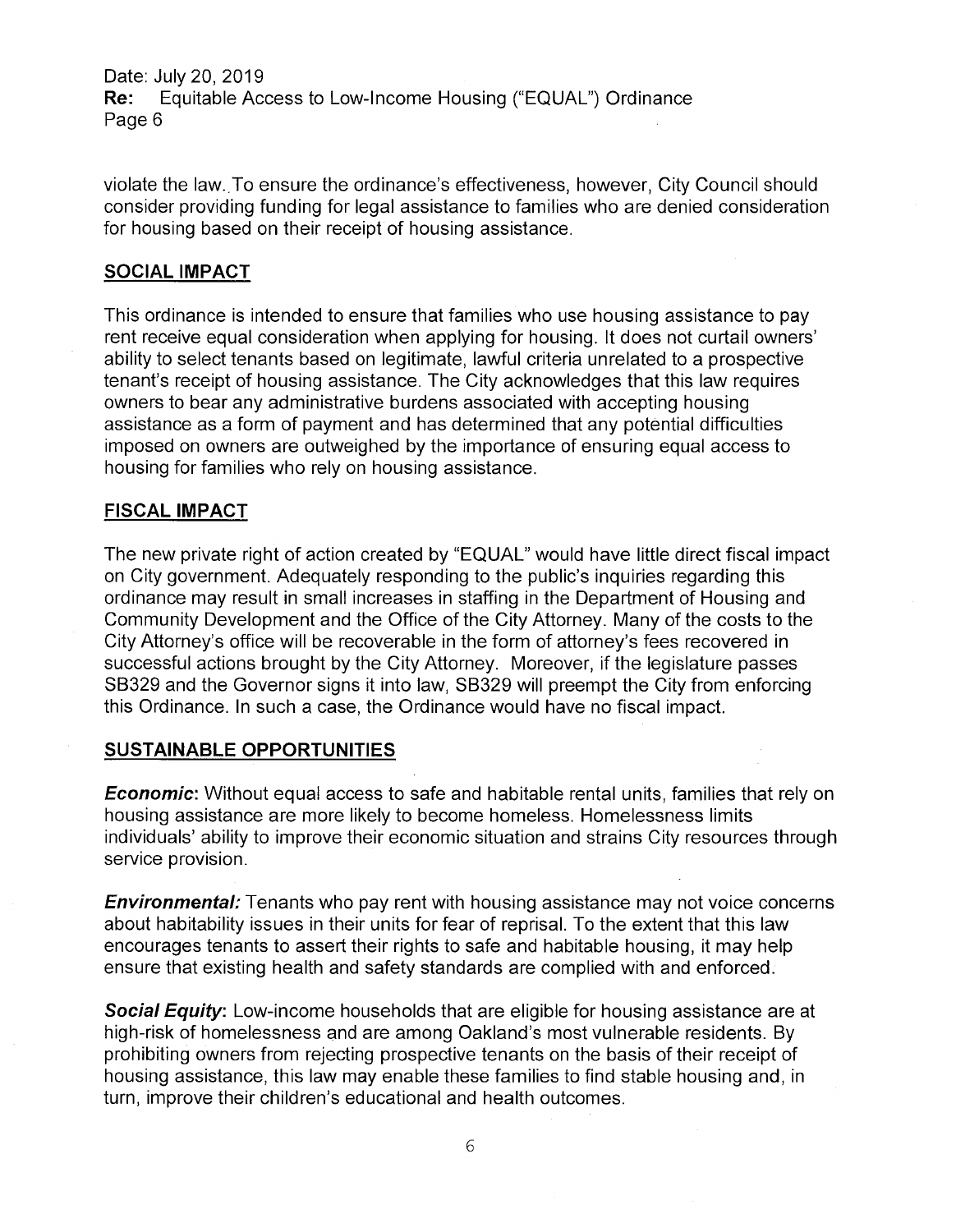Date: July 20, 2019 Re: Equitable Access to Low-Income Housing ("EQUAL") Ordinance Page 7

### **ACTION REQUESTED OF CITY COUNCIL**

The Council is requested to enact the Equitable Access to Low-Income Housing ("EQUAL") Ordinance.

For questions regarding this report, please contact Ubaldo Fernandez at 238-7040.

Very truly yours

BARBARA J. PARKER City Attorney

2782031v2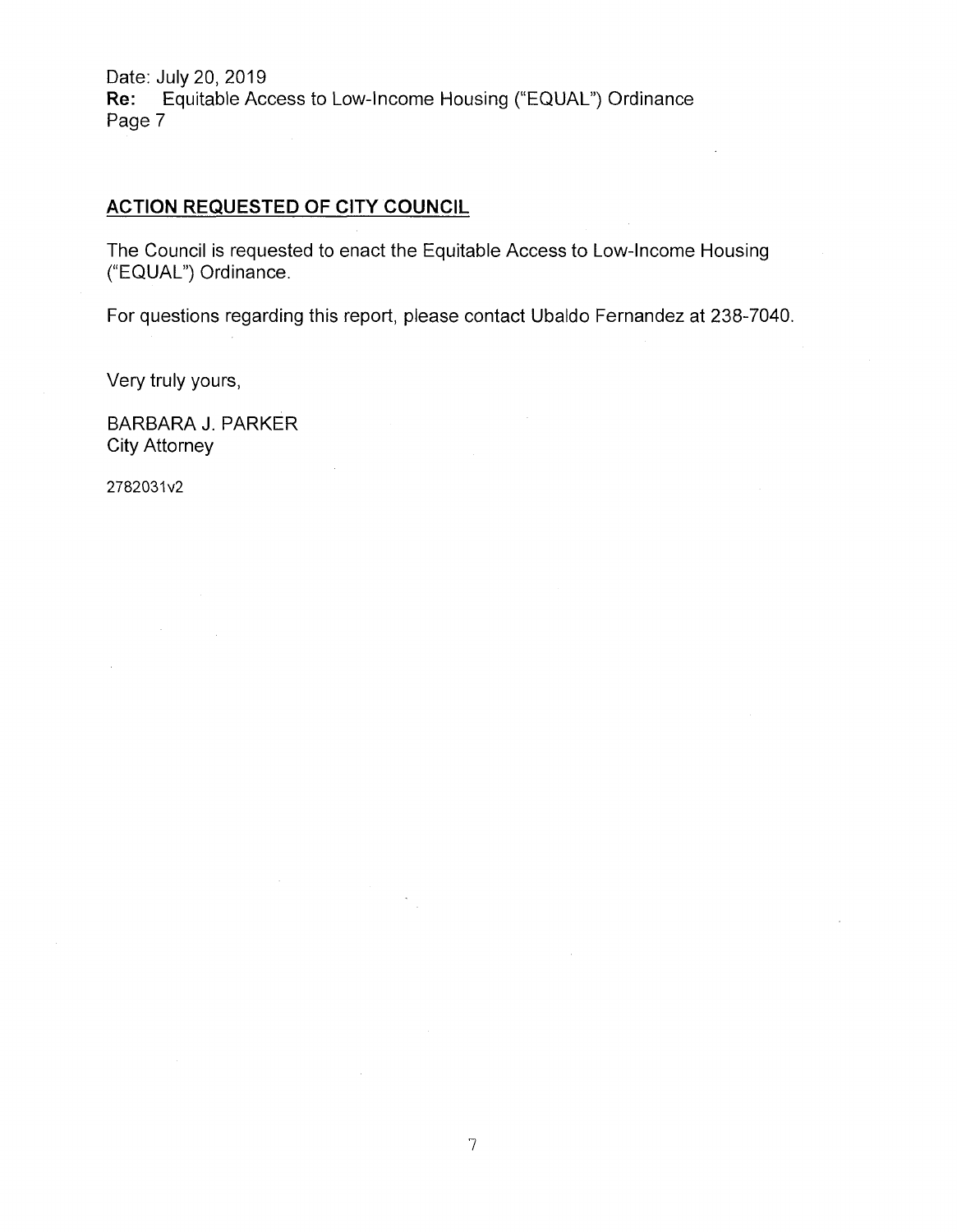FILLE OF THE OITY CLEAR.<br>OFFICE OF THE OITY CLEAR.

Valore Ternander

OAKLAND CITY COUNCIL

**b**<br>INTRODUCED BY CITY ATTORNEY PARKER, COUNNIL MEMBER KALB,

AND COUNCILMEMBER FORTUNATO BAS

ORDINANCE NO. C.M.S.

## **ORDINANCE ADDING A NEW ARTICLE TO O.M.C. CHAPTER 8.22 TO INCREASE ACCESS TO HOUSING FOR LOW-INCOME TENANTS DEPENDENT ON HOUSING ASSISTANCE AND TO PROVIDE REMEDIES FOR VIOLATIONS**

**WHEREAS,** increased demand for rental housing in Oakland has caused rents to skyrocket, destabilizing Oakland's rental housing market and triggering an affordable housing crisis; and

**WHEREAS,** Oakland's prolonged affordable housing crisis harms neighborhood stability and cohesion and disproportionately impacts populations at high-risk for homelessness, including low-income households, senior citizens, people of color, and people with disabilities; and

**WHEREAS,** many of the tenants most affected by Oakland's affordable housing crisis rely on housing assistance, such as Section 8 vouchers (also known as Housing Choice Vouchers), to pay rent;

**WHEREAS,** Oakland's low-vacancy, high-demand rental housing market incentivizes landlords to rent units to private market tenants and, in 2015 alone, the Oakland Housing Authority ("OHA") reported losing 824 units from the Housing Choice Voucher ("HCV") Program because property owners decided to leave the Program;

**WHEREAS,** OHA has cited HCV voucher underutilization as "the most significant challenge the agency is facing" and has attributed its declining utilization rate to decreased owner participation in the HCV Program;

**WHEREAS,** many landlords in Oakland openly refuse to rent to recipients of housing assistance, and blanket policies of this nature are both demoralizing to families who rely on housing assistance to pay rent and perpetuate the very disparities in access to safe and affordable housing that the HCV Program was designed to remedy; and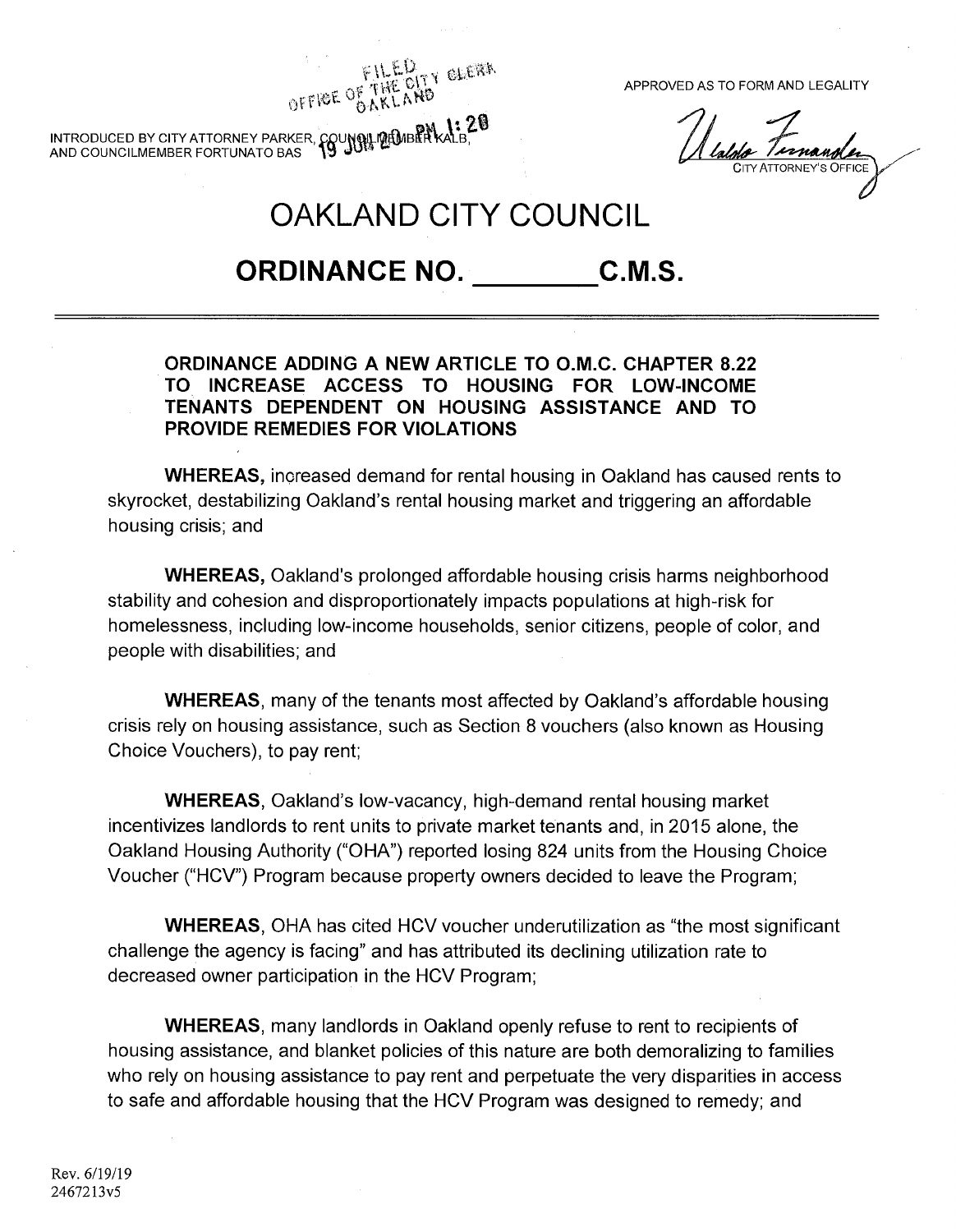WHEREAS, as more landlords refuse to accept Section 8 vouchers, more voucher holders are displaced from their neighborhoods and forced to seek rental housing outside of Oakland;

**WHEREAS,** because Oakland presently offers no special legal protection for tenants seeking to pay rent with housing assistance, renters who rely on housing assistance may be denied equal consideration for access to housing; and

**WHEREAS,** the lack of protections for HCV recipients exacerbates Oakland's housing emergency, and the HCV Program's effectiveness as an affordable housing intervention depends upon landlords providing individualized consideration to each prospective tenant, regardless of whether they receive housing assistance; and

**WHEREAS,** at least eight other cities and counties in California—including Berkeley, Corte Madera, East Palo Alto, Los Angeles, Marin, San Francisco, Santa Clara, and Santa Monica—have enacted similar ordinances; and

**WHEREAS,** a study prepared for the Department of Housing and Urban Development found that laws preventing landlords from refusing to rent to Section 8 recipients increase voucher utilization rates by 4-11%; and

**WHEREAS,** providing low-income households with access to low-poverty neighborhoods and improving their residential stability may also lead to better educational and health outcomes for children and families that receive HCVs;

**WHEREAS,** protecting tenants from being denied housing because they receive housing assistance is consistent with the Housing Element of the Master Plan of the City of Oakland, which states that all residents have the right to decent housing in pleasant neighborhoods at prices they can afford; and

**WHEREAS,** the City Council is committed to maintaining the ability of people in all income categories to live in our city. Increased housing pressures for low-income residents warrant improved rent stabilization, tenant protection, and housing access policies. The City Council, further, finds that reasonable regulation of aspects of the landlord-tenant relationship is necessary to maintain an adequate supply of a variety of rental housing options, and to protect the health, safety, and general welfare of the public; and

**NOW, THEREFORE, THE CITY COUNCIL OF THE CITY OF OAKLAND DOES ORDAIN AS FOLLOWS:**

**-2-**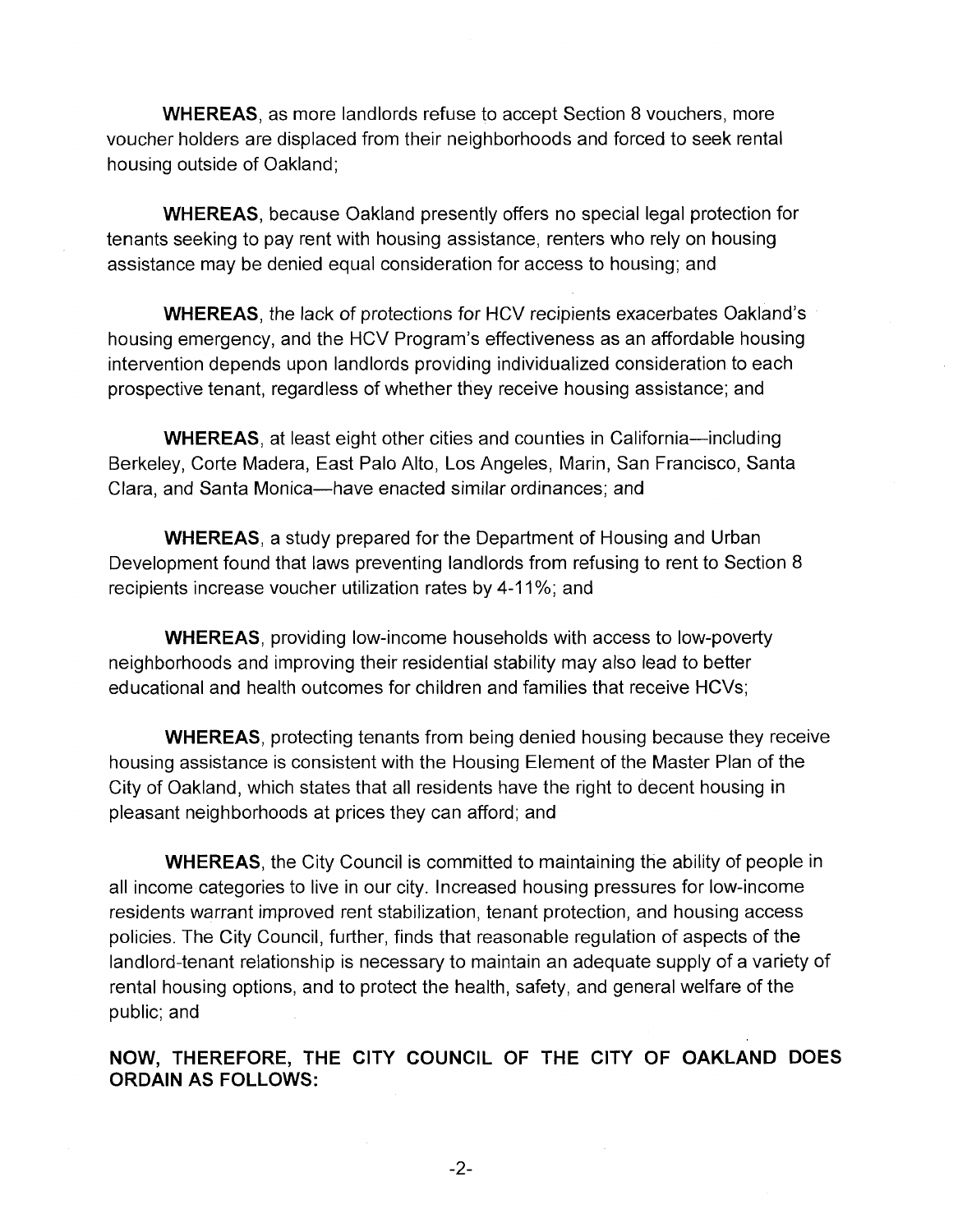**SECTION 1. Addition of Article IX to Chapter 8.22 of the Oakland Municipal Code.** That the City Council hereby adopts the addition of Section 8.22.900 et. seq. as Article IX of Chapter 8.22 of the Oakland Municipal Code, as follows.

## **Article IX- Equitable Access to Low-income ("EQUAL") Housing Ordinance**

## **8.22.900 - Title.**

This Ordinance shall be known as the Equitable Access to Low-income ("EQUAL") Housing Ordinance.

## **8.22.910 - Purpose.**

The purpose of this Ordinance is to redress the severe housing crisis in Oakland by ensuring that all persons with the ability to pay for housing are considered for housing, regardless of whether they receive a housing subsidy or housing assistance of any kind.

## **8.22.920 - Definitions.**

"Housing Assistance" means any benefit or subsidy from any federal, state, local, or nonprofit-administered program, including, but not limited to, housing and rental assistance programs, homeless assistance programs, security deposit assistance programs, housing subsidy programs, and any requirement of any such programs. "Housing Assistance" does not include any benefit or subsidy that is paid directly to the Tenant.

"Owner" means an owner, real estate broker, trustee, receiver, or any person having any legal or equitable right of ownership or the right to rent or lease Rental Units, or an agent, representative, or successor of any of the foregoing.

"Rent" has the same meaning as in O.M.C. 8.22.340.

"Rental Agreement" has the same meaning as in O.M.C. 8.22.340.

"Rental Unit" means any unit in any real property, regardless of zoning status, including the land appurtenant thereto, that is rented or available for rent for residential use or occupancy (regardless of whether the unit is also used for other purposes), together with all housing services connected with use or occupancy of such property, such as common areas and recreational facilities held out for use by the tenant.

"Tenant" has the same meaning as in O.M.C. 8.22.340.

# **8.22.930-Applicability.**

A. This Ordinance shall apply to all Rental Units, except any Rental Unit as described in O.M.C. 8.22.630(B)(2)-(4) and accommodations in motels, hotels, inns, tourist houses, rooming houses, and boarding houses, provided that such accommodations are not occupied by the same tenant for thirty (30) or more continuous days.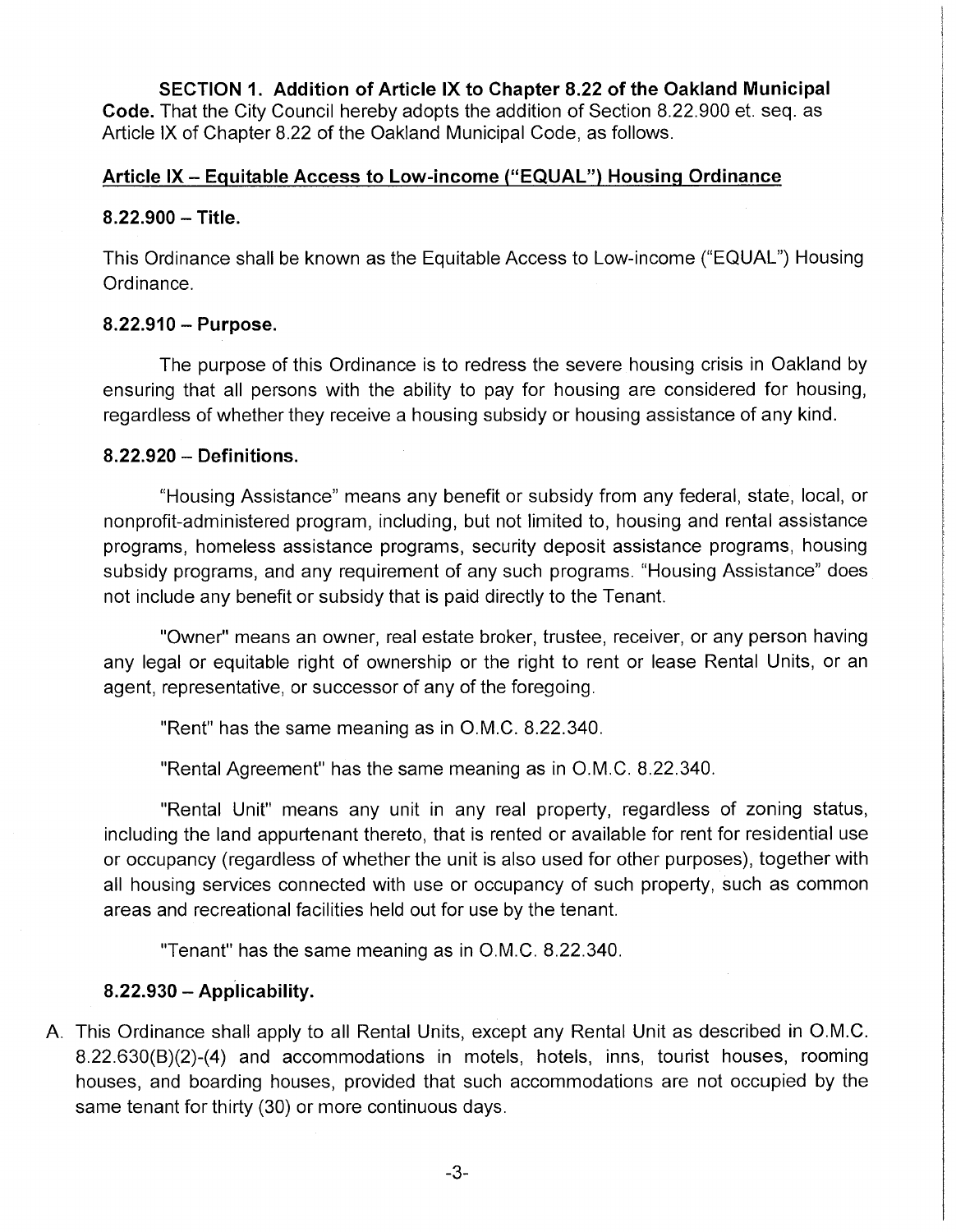- Nothing in this Ordinance shall be construed to apply to the renting or leasing of any Rental Unit that meets the following criteria: B.
	- the Owner, or any member of his or her family, occupies the Rental Unit, and 1.
	- The Owner, or any member of his or her family, shares a bathroom or kitchen facility in common with the Tenant. 2.

# **8.22.940 - Prohibited Activity.**

It is unlawful for any Owner to do or attempt to do any of the following that is wholly or partially based on receipt of Housing Assistance:

- A. To refuse to rent; to require different terms for renting;
- To misrepresent that a Rental Unit is unavailable for rent; B.
- To include in the terms or conditions of a Rental Agreement any clause, condition, or restriction, unless those clauses, conditions, or restrictions are required from the source of Housing Assistance to receive such assistance; C.
- To refuse or restrict facilities, services, repairs, or improvements for any current or prospective Tenant; D.
- To serve a notice of termination of tenancy; commence an unlawful detainer action; or otherwise deny or withhold the use of a Rental Unit; E.
- To make, print, publish, advertise, or disseminate in any way, or cause to be made printed or published, advertised or disseminated in any way, any notice, statement, or advertisement with respect to a rental, that unlawfully indicates preference, limitation, or prejudice based on receipt of Housing Assistance; F.
- To use a financial or income standard for rental housing that gives preferential treatment to income earned, or rental payments made, directly by a prospective Tenant over Housing Assistance, or that discounts or discriminates against Housing Assistance. G.

# **8.22.950 - [Reserved].**

# **8.22.960 - Civil Remedies.**

- Enforcement of Civil Remedies. A civil action to enforce the provisions of this Ordinance may be filed by: A.
	- **1.** Any aggrieved current or prospective Tenant;
	- **2.** The City Attorney; or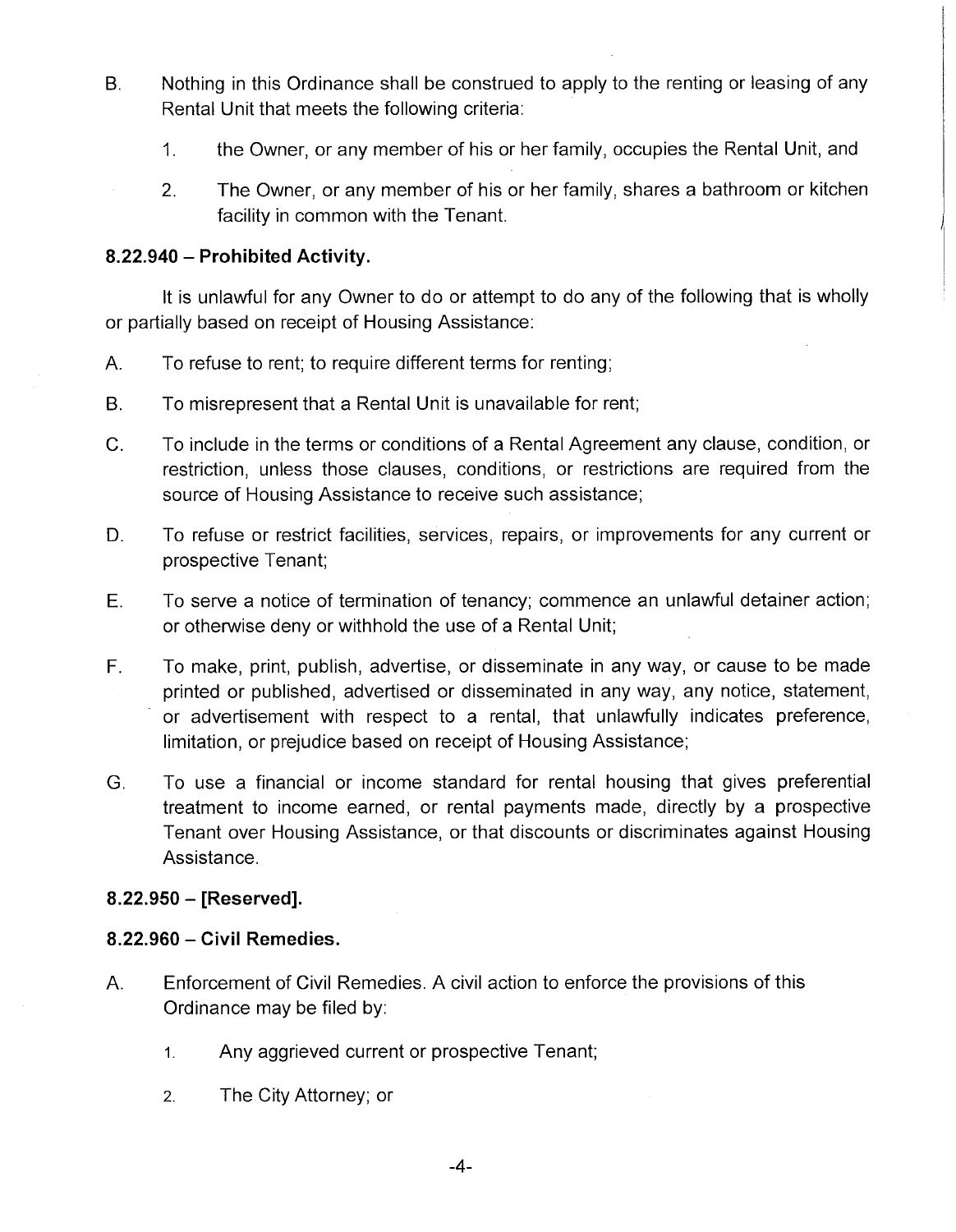- **3.** Any organization that:
	- j. Has tax exempt status under 26 United States Code Section 501(c)(3) or 501(c)(4);
	- Has a mission of protecting the rights of Tenants in Oakland or Alameda County; and ii.
	- iii. Will fairly and adequately represent the interests of the aggrieved current or prospective Tenant or a protected class.
- Equitable Relief. Any Owner who commits, proposes to commit, or aids another in committing an act that violates this Ordinance may be enjoined therefrom by any court of competent jurisdiction. The court may also award any further relief it deems proper, including but not limited to restitution. B.
- Civil Liability. Any Owner who violates, or any person who aids another to violate, any provision of this Ordinance shall be liable for the following monetary damages: C.
	- In any action brought by any aggrieved current or prospective Tenant or any organization defined under O.M.C. 8.22.960(A)(3) or pursuant to this Ordinance, the Owner shall be liable for (a) three times the greater of either (1) actual damages, (2) one month's Rent that the Owner charges for the Rental Unit in question, or (3) the HUD Small Area Fair Market Rent of such Rental Unit, and (b) litigation costs and reasonable attorney's fees. All damages shall be awarded to the current or prospective Tenant whose rights were violated. The court may award punitive damages in a proper case as set out in Civil Code Section 3294,and pursuant to the standards set forth in that Code Section or any successor thereto, pursuant to standards for punitive damages set by state law. **1.**
	- The City Attorney may file an action against an Owner that the City Attorney believes has violated provisions of this Ordinance. Such an action may include requests for equitable relief (e.g., injunctions and restitution), and recovery of costs and reasonable attorney's fees. The City Attorney has sole discretion to determine whether to bring such an action. **2.**
- D. Criminal Penalties.
	- 1. Infraction. Any Owner who violates, or any person who aids another to violate, any provision of this Ordinance shall be guilty of an infraction for the first offense.
	- 2. Misdemeanor. Any Owner who violates, or any person who aids another to violate any provision of this ordinance multiple times shall be guilty of a misdemeanor.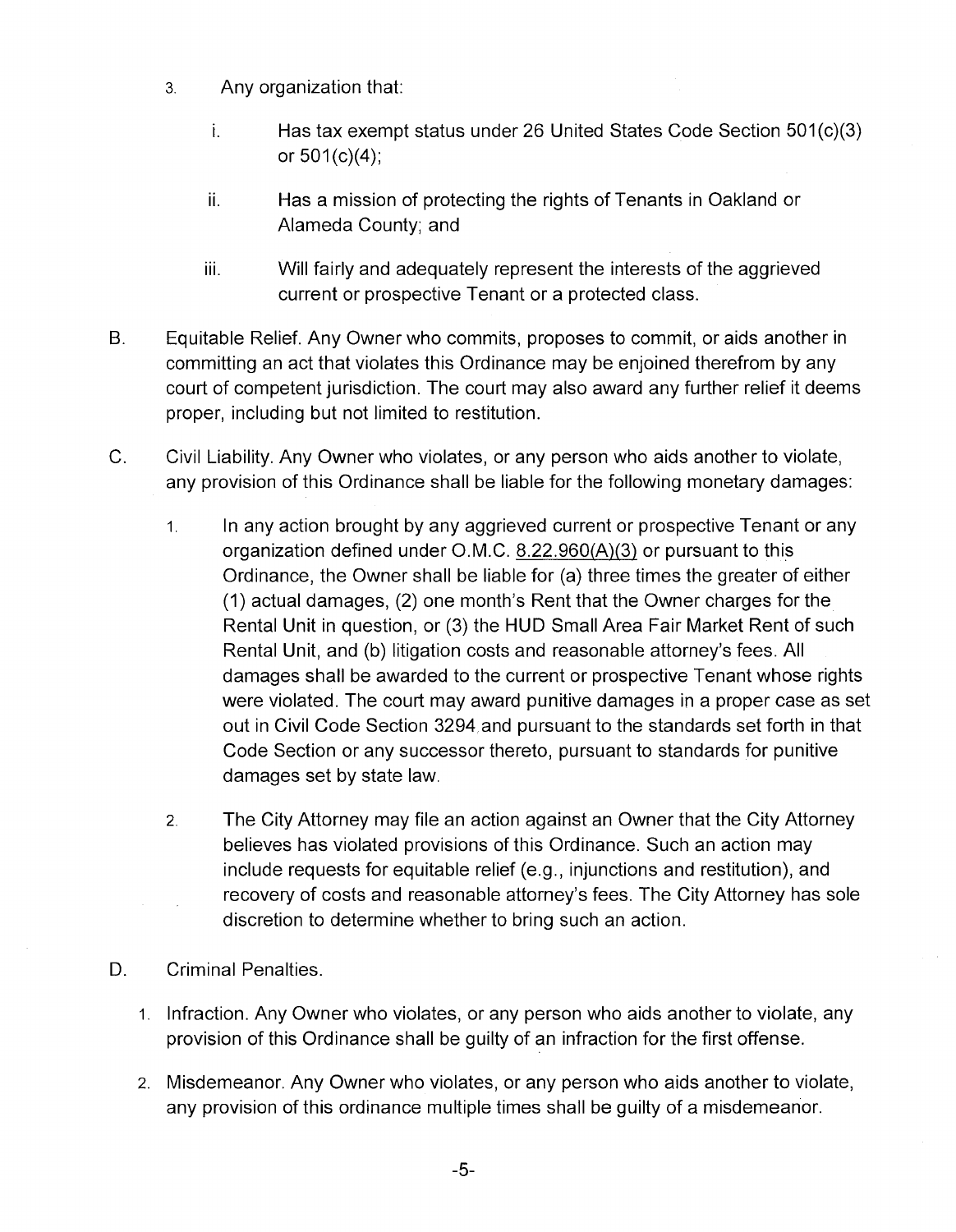General Remedies. The remedies available in this Ordinance are not exclusive and may be used cumulatively with any other remedies in this Ordinance or at law. E.

### **8.22.970** - **Miscellaneous.**

- Non-waivability. The provisions of this Ordinance may not be waived. Any term of any Rental Agreement, lease, contract, application for rental of a unit, or other agreement which purports to waive or limit a current or prospective Tenant's substantive or procedural rights under this Ordinance is contrary to public policy, unenforceable, and void. A.
- Retaliation Prohibited. Retaliation against a prospective Tenant because of the Tenant's exercise of rights under this Ordinance is prohibited and constitutes a violation of this Ordinance. Retaliation claims may only be brought in court and may not be addressed administratively. B.
- C. Administrative Burden. While landlords may face some administrative burdens to receive Housing Assistance, new or greater administrative burden associated with receiving Housing Assistance is not a defense to any violation of this Ordinance.
- Rules and Regulations. The City Administrator is authorized to create and amend rules and regulations, and forms consistent with this Ordinance. D.

**SECTION 3. Severability.** If any section, subsection, sentence, clause or phrase of this Ordinance is for any reason held to be invalid or unconstitutional by decision of any court of competent jurisdiction, such decision shall not affect the validity of the remaining portions of the Chapter. The City Council hereby declares that it would have passed this Ordinance and each section, subsection, clause or phrase thereof irrespective of the fact that one or more other sections, subsections, clauses or phrases may be declared invalid or unconstitutional.

**SECTION 4. No Conflict with State or Federal Law.** Nothing in this Ordinance shall be interpreted or applied so as to create any requirement, power, or duty in conflict with any federal or State law.

**SECTION 5. Effective Date.** This Ordinance shall become effective immediately on final adoption if it receives six or more affirmative votes; otherwise, it shall become effective upon the seventh day after final adoption.

**SECTION 6. CEQA Exemption.** This action is exempt from the requirements of the California Environmental Quality Act ("CEQA") pursuant to, but not limited to, the following CEQA guidelines: § 15378 (regulatory actions), § 15061(b)(3) (no significant environmental impact), and §15183 (actions consistent with the general plan and zoning).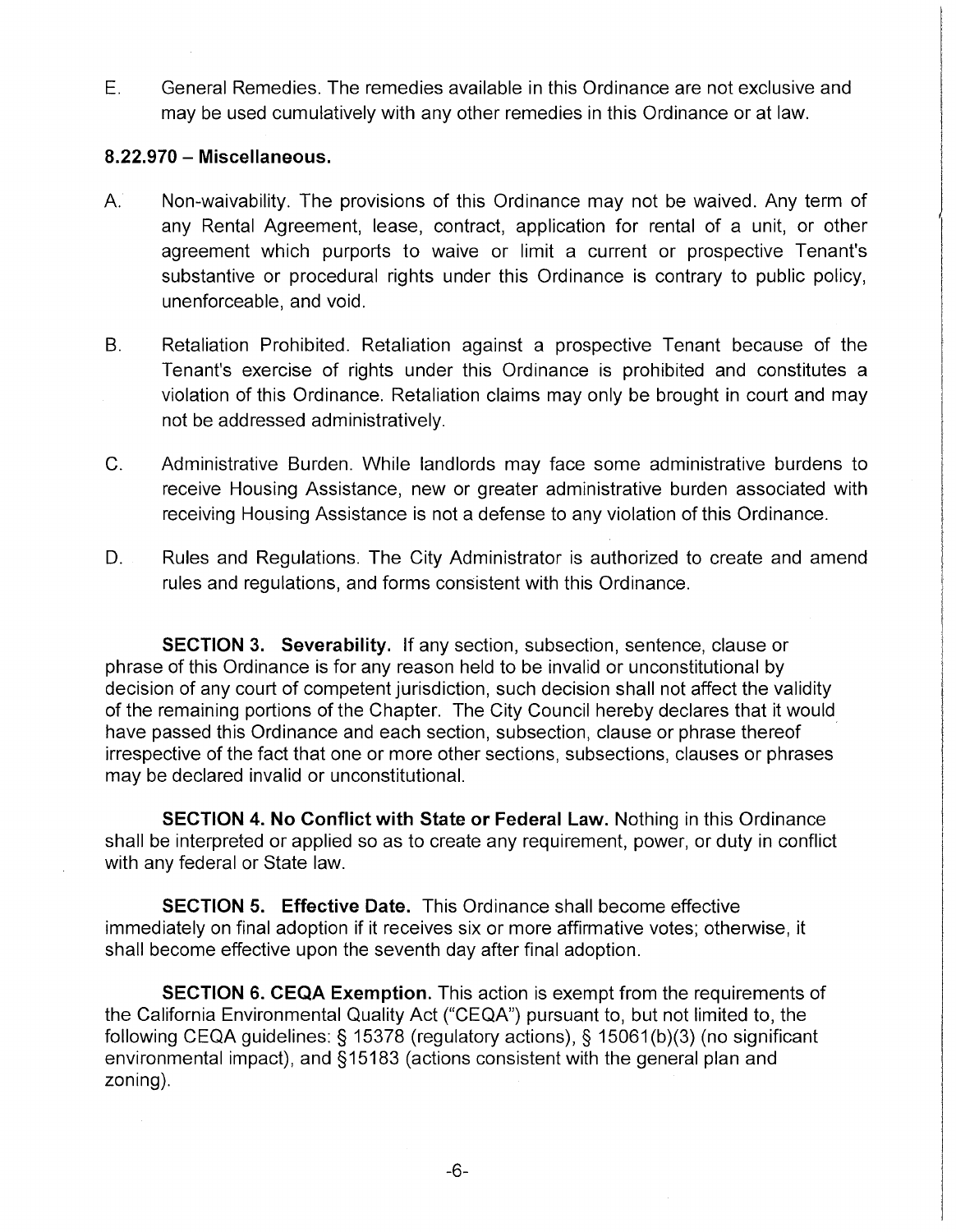IN COUNCIL, OAKLAND, CALIFORNIA,

PASSED BY THE FOLLOWING VOTE:

AYES - FORTUNATO BAS, GALLO, GIBSON MCELHANEY, KALB, REID, TAYLOR, THAO AND PRESIDENT KAPLAN

NOES-

ABSENT -

ABSTENTION -

ATTEST:

LATONDA SIMMONS City Clerk and Clerk of the Council of the City of Oakland, California

 $\sim$ 

Date of Attestation: